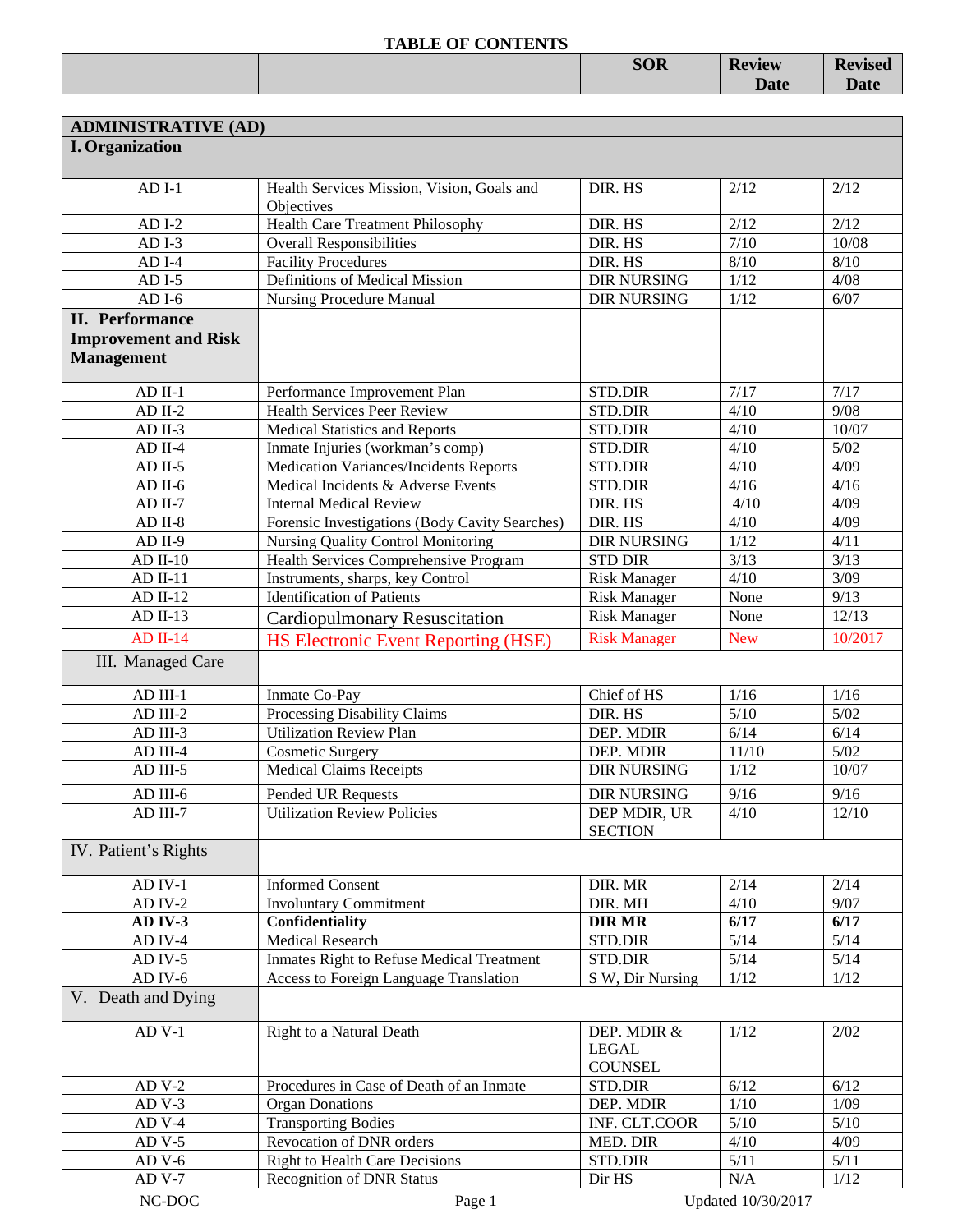|  | <b>SOR</b> | <b>Review</b> | <b>Revised</b> |
|--|------------|---------------|----------------|
|  |            | <b>Date</b>   | <b>Date</b>    |
|  |            |               |                |

| <b>VI. Medical Records</b> |                                                                             |                                                 |        |        |
|----------------------------|-----------------------------------------------------------------------------|-------------------------------------------------|--------|--------|
| AD VI-1                    | Purpose and Composition of Medical Record                                   | <b>DIR MR</b>                                   | 5/14   | 5/14   |
| AD VI-2                    | <b>Medical Record Committee</b>                                             | <b>DIR MR</b>                                   | 6/10   | 4/00   |
| AD VI-3                    | Release of Confidential Information                                         | <b>DIR MR</b>                                   | 5/14   | $5/14$ |
| AD VI-4                    | Combining Records & Creating Additional<br>Volumes                          | <b>DIR MR</b>                                   | 8/14   | 8/14   |
| AD VI-5                    | Mental Health Records/Tracking System                                       | <b>DIR MR</b>                                   | 6/10   | 1/06   |
| AD VI-6                    | Photographs and Videotapes                                                  | <b>DIR MR</b>                                   | $5/14$ | $5/14$ |
| AD VI-7                    | <b>Transfer of Medical Records</b>                                          | <b>DIR MR</b>                                   | $5/14$ | $5/14$ |
| AD VI-8                    | <b>Record Retention</b>                                                     | <b>DIR MR</b>                                   | 8/10   | 8/10   |
| AD VI-9                    | Retrieval of Parole/Release Records                                         | <b>DIR MR</b>                                   | 4/11   | 4/11   |
| <b>AD VI-10</b>            | Coding and Indexing                                                         | <b>DIR MR</b>                                   | 8/10   | 8/09   |
| <b>AD VI-11</b>            | <b>Medical Alert Labels</b>                                                 | <b>DIR MR</b>                                   | 4/14   | 4/14   |
| <b>AD VI-12</b>            | <b>Basic Medical Record Documentation</b>                                   | <b>RISK MGR</b>                                 | 4/14   | 414    |
| AD VI-13                   | Forms Management                                                            | <b>DIR MR</b>                                   | 5/14   | $5/14$ |
| <b>AD VI-14</b>            | Problem List                                                                | DEP MDIR,<br>DENT DIR, DIR<br><b>MH</b>         | 9/14   | 9/14   |
| AD VI-15                   | Dialysis Records                                                            | <b>DIR MR</b>                                   | 9/16   | 9/16   |
| AD VI-16                   | Recording Data in OPUS                                                      | OPUS COORD                                      | 9/16   | 9/16   |
| <b>AD VI-17</b>            | <b>HERO</b> Downtime                                                        | Chief of HH                                     | N/A    | 9/16   |
| <b>VII. Facilities</b>     |                                                                             |                                                 |        |        |
|                            |                                                                             |                                                 |        |        |
| AD VII-1                   | Facilities, Equipment, Supplies                                             | NRS MGR, ADON<br>DIR DON, DIR<br><b>PHAR</b>    | 1/12   | 4/11   |
| AD VII-2                   | First Aid Kits                                                              | DIR. HS                                         | $7/10$ | 9/05   |
| AD VII-5                   | <b>Emergency Medical Response Plans</b>                                     | CHIEF OF HS,<br><b>RISK MGR</b>                 | 6/12   | 6/12   |
| <b>VIII. Reporting</b>     |                                                                             |                                                 |        |        |
| AD VIII-2                  | Notification of Serious Illness, Injury or Death<br>of Hospitalized Patient | <b>STD.DIR</b>                                  | 8/10   | 3/04   |
| AD VIII-3                  | Duty to Warn                                                                | <b>DIR MH</b>                                   | 1/14   | 1/14   |
| AD VIII-4                  | Deleted refer to CP 18                                                      |                                                 |        |        |
| AD VIII-5                  | Reporting Positive Drug Finding During Dx.<br>Work-up                       | <b>STD.DIR</b>                                  | 3/14   | 3/14   |
| AD VIII-6                  | Medical Notification to Excuse from Work                                    | <b>DON</b>                                      | 11/14  | 11/14  |
| PERSONNEL (P)              |                                                                             |                                                 |        |        |
| $P-1$                      | <b>Nursing Staffing Standards</b>                                           | <b>DON</b>                                      | 1/12   | 1/12   |
| $P-2$                      | Professional Licensure and Credentials<br>Verification                      | DIR. DENTAL<br>MR, PHAR, MH,<br><b>DEP MDIR</b> | 4/11   | 4/11   |
| $P-3$                      | <b>Continuing Education</b>                                                 | <b>DISCILINE HDS</b>                            | $5/10$ | $5/08$ |
| $P-4$                      | Use of Physician Extenders                                                  | DEP. MDIR                                       | $8/10$ | 8/09   |
| $P-5$                      | Use of Inmates in Health Care                                               | <b>DON</b>                                      | $1/12$ | 10/07  |
| $P-6$                      | Nursing: Verification of Valid Licenses                                     | <b>DON</b>                                      | $1/12$ | 4/11   |
| $P-7$                      | <b>Medication Technicians</b>                                               | <b>DON</b>                                      | 1/16   | 1/16   |
| $P-8$                      | <b>Nursing Coverage</b>                                                     | <b>DON</b>                                      | $1/12$ | $3/10$ |
| $P-9$                      | Nursing Orientation, Mandatory Training                                     | <b>DON</b>                                      | 1/12   | $5/10$ |
| $P-10$                     | Requesting Flexible & Alternate Work<br>Schedules                           | <b>DON</b>                                      | 1/12   | 1/12   |
| $P-11$                     | <b>Social Work Staffing</b>                                                 | DIR MH                                          | $5/12$ | $5/12$ |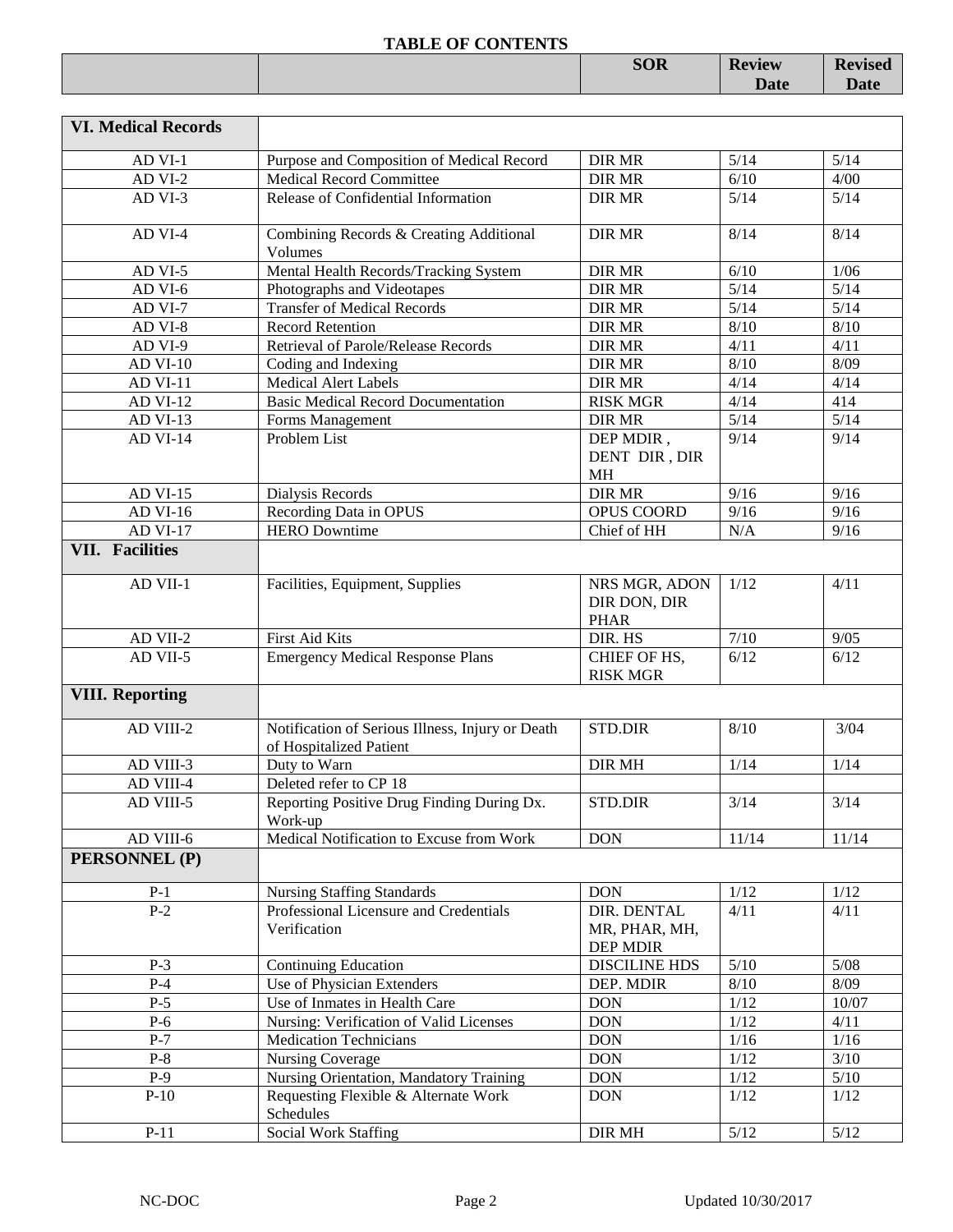|                                                                     | <b>SOR</b> | <b>Review</b><br><b>Date</b> | <b>Revised</b><br><b>Date</b> |
|---------------------------------------------------------------------|------------|------------------------------|-------------------------------|
| $\mathbf{r}$<br>$\mathbf{v}$ $\mathbf{v}$ $\mathbf{v}$ $\mathbf{v}$ |            |                              |                               |

| <b>II.</b> Employee Health                |                                                                                           |                            |              |              |
|-------------------------------------------|-------------------------------------------------------------------------------------------|----------------------------|--------------|--------------|
| $P$ II-1                                  | <b>MOVED TO IC-11</b>                                                                     |                            |              |              |
| $P-II-2$                                  | <b>MOVED TO IC-12</b>                                                                     |                            |              |              |
| $P II-3$                                  | <b>MOVED TO IC13</b>                                                                      |                            |              |              |
| $P$ II-4                                  | <b>MOVED TO IC-14</b>                                                                     |                            |              |              |
|                                           |                                                                                           |                            |              |              |
| $P$ II-5<br><b>P</b> II-6                 | <b>BBP</b> Exposure to DOP Employees<br>Moved to IC 10                                    | <b>INF CTRL COOR</b>       | 7/14         | 7/14         |
|                                           |                                                                                           |                            |              |              |
| <b>ASSESSMENT OF PATIENT (A)</b>          |                                                                                           |                            |              |              |
| $A-1$                                     | Receiving Screening                                                                       | DEP. MDIR                  | 1/14         | 1/14         |
| $A-2$                                     | Inmate Physical Exam & PULHEAT                                                            | DEP. MDIR                  | 8/14         | 8/14         |
| $A-3$                                     | Lab Services                                                                              | DEP. MDIR                  | 5/14         | $5/14$       |
| $A-4$                                     | <b>Radiology Services</b>                                                                 | DIR. HS                    | 5/14         | 5/14         |
| $A-5$                                     | Offenders in Segregation                                                                  | <b>CHIEF OF HS</b>         | 11/14        | 11/14        |
| $A-6$                                     | Disciplinary Actions for Mental Health Patients                                           | DIR. MH                    | 6/10         | 12/08        |
| $A-7$                                     | <b>Court Ordered STD Testing</b>                                                          | <b>INF CTRL COOR</b>       | 2/14         | 2/14         |
| $A-8$                                     | <b>Paternity Testing</b>                                                                  | STD.DIR.                   | 11/14        | 11/14        |
| $A-9$                                     | <b>Patient Acuity Rating System</b>                                                       | <b>DON</b>                 | 4/16         | 4/16         |
| $A-10$                                    | Falls Screening/Alert                                                                     | <b>STD.DIR</b>             | 4/10         | 8/04         |
| $A-11$                                    | Vision Screening                                                                          | DEP. MDIR                  | 3/17         | 3/17         |
| $A-12$                                    | Intersystem and Intrasystem Mental Health<br>Services Screening, Appraisal and Evaluation | DIR MH                     | 4/12         | 4/12         |
| $A-13$                                    | Infusion therapy and Blood Components                                                     | DIR. NUR                   | N/A          | 4/16         |
|                                           | Administration                                                                            |                            |              |              |
| PLANNING PATIENT CARE (PL)                |                                                                                           |                            |              |              |
|                                           |                                                                                           |                            |              |              |
| $PL-1$<br>$PL-2$                          | Procedures for Chronic Disease                                                            | DEP. MDIR<br><b>DIR MH</b> | 6/13<br>1/12 | 6/13<br>3/02 |
|                                           | Initial Nursing Care Plan for Mental Health                                               |                            |              |              |
| <b>PATIENT EDUCATION (PE)</b>             |                                                                                           |                            |              |              |
| $PE-1$                                    | <b>Health Orientation</b>                                                                 | DON, ADON                  | 1/14         | 1/14         |
| $PE-2$                                    | Inmate Health Education/Health Promotion                                                  | <b>DON</b>                 | 10/14        | 10/14        |
| $PE-3$                                    | Refer to Policy N-1<br>Deleted                                                            |                            |              |              |
| $PE-4$                                    | Refer to Policy TX II-7 Deleted                                                           |                            |              |              |
| <b>CARE AND TREATMENT OF PATIENT (TX)</b> |                                                                                           |                            |              |              |
|                                           |                                                                                           |                            |              |              |
| I. Access to Services                     |                                                                                           |                            |              |              |
| $TXI-1$                                   | Sick Call                                                                                 | <b>DON</b>                 | 1/16         | 1/16         |
| <b>TXI-2</b>                              | <b>Specialty Medical Clinics</b>                                                          | DEP. MDIR                  | 9/16         | 9/16         |
| $TXI-3$                                   | Mental Health Outpatient Clinics                                                          | DIR. MH                    | 6/11         | 6/11         |
| $\overline{TX}$ I-4                       | Medical Treatment Services Outside DOP                                                    | DEP. MDIR                  | 7/12         | 7/12         |
| TX 1-5                                    | Mental Health Services Outside DOP                                                        | МH                         |              | Policy       |
|                                           |                                                                                           |                            |              | Deleted      |
| <b>TXI-6</b>                              | Mental Health Day Treatment                                                               | DIR MH                     | 11/10        | 12/08        |
| <b>TX I-7</b>                             | <b>CPR</b>                                                                                | <b>DELETED</b>             | 12/30/2013   |              |
| <b>TXI-8</b>                              | Telephone Triage                                                                          | DON                        | 1/17         | 1/17         |
| $TXI-9$                                   | Detoxification and Drug Withdrawal                                                        | DEP. MDIR                  | $1/12$       | 1/12         |
| <b>TXI-10</b>                             | Oxygen                                                                                    | <b>DON</b>                 | 6/14         | 6/14         |
| <b>TXI-11</b>                             | <b>Mass Casualties</b>                                                                    | <b>DON</b>                 | 9/16         | 9/16         |
| <b>TXI-12</b>                             | Mental Health Outpatient Services -<br><b>Telepsychiatry Clinics</b>                      | DIR. MH                    |              | 4/12         |
| <b>TXI-13</b>                             | Evaluation and Management of Disorders of                                                 | DIR. MH                    | 6/2104       | 10/2014      |
|                                           | Gender Identity                                                                           |                            |              |              |
| <b>TXI-14</b>                             | <b>Adult residential Treatment Services</b>                                               | DIR MH                     | $\rm NA$     | 10/13        |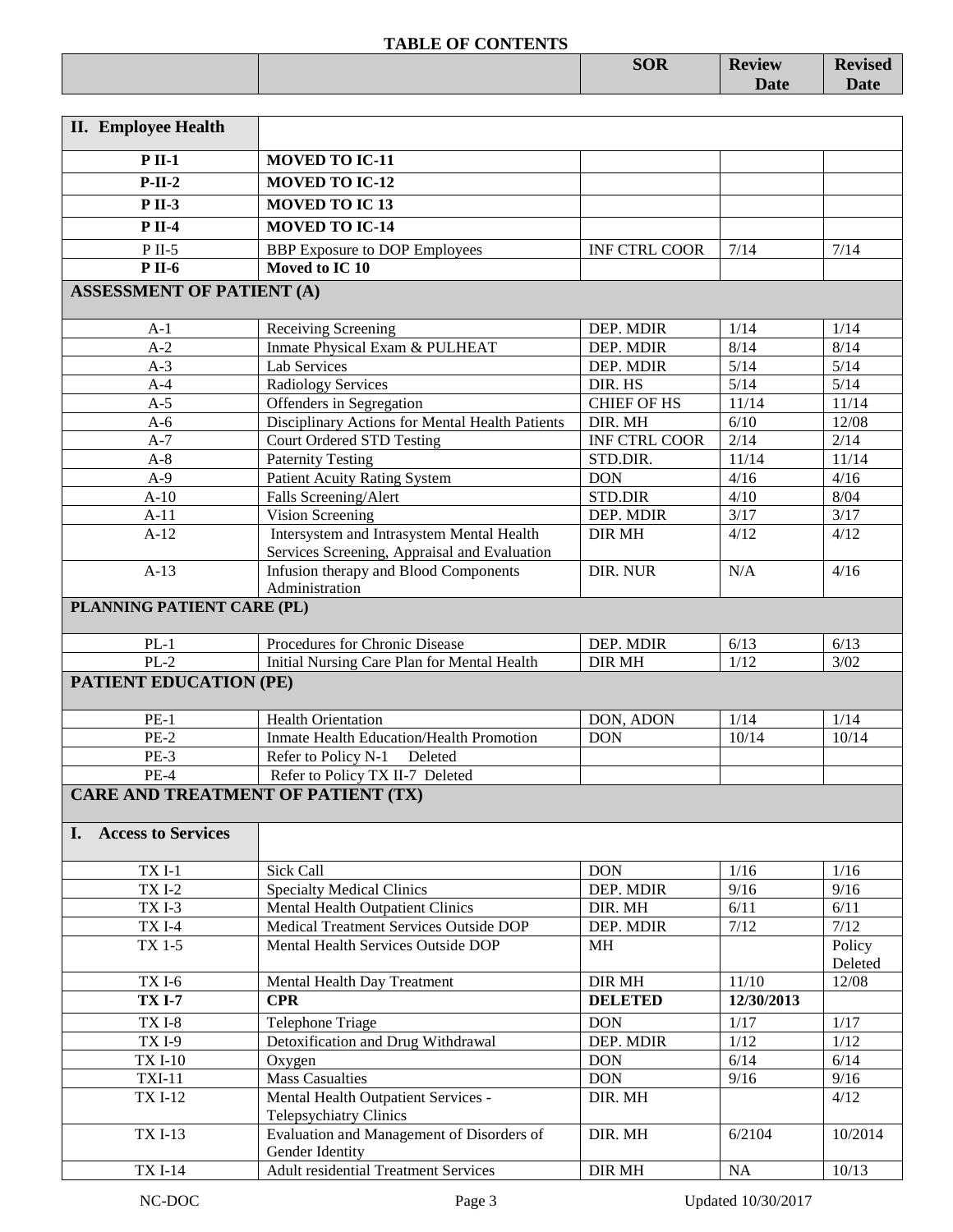| THEFT OF CONTRACTS |            |               |                                          |
|--------------------|------------|---------------|------------------------------------------|
|                    | <b>SOR</b> | <b>Review</b> | $\blacksquare$<br>$\sim$ v 15 $\sigma$ u |
|                    |            | Date          |                                          |
|                    |            |               |                                          |

| <b>II.</b> Medication<br><b>Administration</b> |                                                                    |                                   |                    |        |
|------------------------------------------------|--------------------------------------------------------------------|-----------------------------------|--------------------|--------|
|                                                |                                                                    |                                   |                    |        |
| TX II-1                                        | Drug Formulary                                                     | <b>DIR PHAR</b>                   | 2/17               | 2/17   |
| $TXII-2$                                       | Deleted and combined into TX II-4                                  |                                   |                    |        |
| TX II-3                                        | Valid Orders and Treatment Protocols                               | <b>DIR PHAR</b><br><b>DEPMDIR</b> | 1/17               | 1/17   |
| TX II-4                                        | Medication Procurement and Returns                                 | DIR. PHAR                         | 1/17               | 1/17   |
| $TX$ II-5                                      | <b>Starter Dose Program</b>                                        | DIR. PHAR                         | 1/17               | $1/17$ |
| TX II-6                                        | <b>Inmates Transferred on Medications</b>                          | DON, DIR. PHAR,                   | 2/17               | 2/17   |
| TX II-7                                        | Methods of Medication Administration                               | <b>DON</b>                        | 1/12               | 2/12   |
| TX II-8                                        | Involuntary Administration of Psychotropic<br>Medications          | <b>DIR MH</b>                     | 6/12               | 6/12   |
| TX II-9                                        | Medication Duration for Outpatient Services                        | DIR. PHAR                         | 1/17               | 1/17   |
| <b>TX II-10</b>                                | Documentation of Medication Administration                         | DIR. PHAR                         | 3/13               | 3/13   |
| <b>TX II-11</b>                                | Psychotropic Medication Review                                     | DIR MH                            | 12/16              | 12/16  |
| <b>TX II-12</b>                                | <b>Controlled Substances</b>                                       | DIR. PHAR                         | 1/17               | $1/17$ |
| <b>TX II-13</b>                                | Non-Prescription Medication in Canteen                             | DIR. PHAR                         | 1/17               | 1/17   |
| <b>TX II-14</b>                                | Drug Storage                                                       | DIR. PHAR                         | $1/17$             | 1/17   |
| <b>TX II-15</b>                                | Drug Recall                                                        | DIR. PHAR                         | 1/17               | 1/17   |
| <b>TX II-16</b>                                | <b>Offender Release with Medications</b>                           | DIR. PHAR                         | 7/2017             | 7/2017 |
| <b>TX II-17</b>                                | Deleted and Combined into TX II-1                                  |                                   |                    |        |
| <b>TX II-18</b>                                | <b>Inmate Medication Refill Request System</b>                     | DIR. PHAR                         | 4/12               | 4/12   |
| <b>TX II-19</b>                                | PRN (as Needed) Medication, Administration of                      | DIR. PHAR                         | 4/10               | 6/07   |
| <b>TX II-20</b>                                | <b>Transcription of Orders</b>                                     | <b>DIR NURSING</b>                | 1/12               | 6/11   |
| <b>TX II-21</b>                                | Procuring Medications for Inmate workman's<br>Comp Cases           | <b>DIR NURSING</b>                | 1/12               | 10/07  |
| <b>TX II-22</b>                                | Mental Health Preferred Drug List                                  | <b>DIR MH</b>                     | N/A                | 11/10  |
| <b>TX II-23</b>                                | Automated dispensing Cabinets                                      | <b>DIR</b> Phar                   | N/A                | 9/2017 |
| <b>III. Restrictive</b>                        |                                                                    |                                   |                    |        |
| <b>Procedures</b>                              |                                                                    |                                   |                    |        |
| TX III-1                                       | Therapeutic Seclusion                                              | DIR. MH                           | $7/10$             | 9/07   |
| $TX$ III-2                                     | Therapeutic Restraint                                              | DIR. MH                           | $7/10$             | 10/08  |
| TX III-3                                       | Use of Restraints for Medical Purposes                             | DEP.MDIR, DON                     | 10/14              | 10/14  |
| $TX$ III-4 $\,$                                | Use of Single Cell                                                 | DIR.MH                            | $7/10$             | 10/08  |
| TX III-5                                       | Assessment & Care of Patient on Special<br><b>Management Meals</b> | <b>STD DIR</b>                    | 10/14              | 10/14  |
| TX III-6                                       | Assessment & Care of Patient on Finger Food<br>Diet                | <b>STD DIR</b>                    | 10/10              | 10/08  |
| TX III-7                                       | Self Injurious Behavior                                            | DR.MH                             | 06/16              | 06/16  |
| TX III-8                                       | Medical Care With Use of Force and/or                              | <b>STD DIR</b>                    | 10/14              | 10/14  |
|                                                | Incidents Involving Trauma to an Inmate                            |                                   |                    |        |
| TX III-9                                       | Suicide Prevention Program                                         | <b>DRMH</b>                       | NA                 | 6/16   |
| <b>IV. Infection Control</b><br>(IC)           | Moved to Section VII. See below.                                   |                                   |                    |        |
| <b>V.</b> Dental Services                      |                                                                    |                                   |                    |        |
| <b>TX V-1</b>                                  | <b>Dental Responsibilities</b>                                     | DENTAL COM                        | $5/14$             | $5/14$ |
| <b>TX V-2</b>                                  | <b>Asepsis Dental Procedures</b>                                   | DENTAL COM                        | 5/14               | $5/14$ |
| $TXV-3$                                        | Dental Exams and Assessments                                       | DENTAL COM                        | 3/16               | 3/16   |
| <b>TX V-4</b>                                  | Access to Dental Care and Dental Priorities                        | DENTAL COM                        | 5/14               | $5/14$ |
| <b>TX V-5</b>                                  | Preventive Dentistry                                               | DENTAL COM                        | 5/14               | $5/14$ |
| <b>TX V-6</b>                                  | Types of Dental Treatments Provided                                | DENTAL COM                        | 3/16               | $3/16$ |
| <b>TX V-7</b>                                  | Periodontal Treatment                                              | DENTAL COM                        | 3/16               | $3/16$ |
| <b>TX V-8</b>                                  | Orthodontics                                                       | DENTAL COM                        | $5/14$             | $5/14$ |
| <b>TX V-9</b>                                  | Dental Records and Reports                                         | DENTAL COM                        | $5/14$             | $5/14$ |
| $NC-DOC$                                       | Page 4                                                             |                                   | Updated 10/30/2017 |        |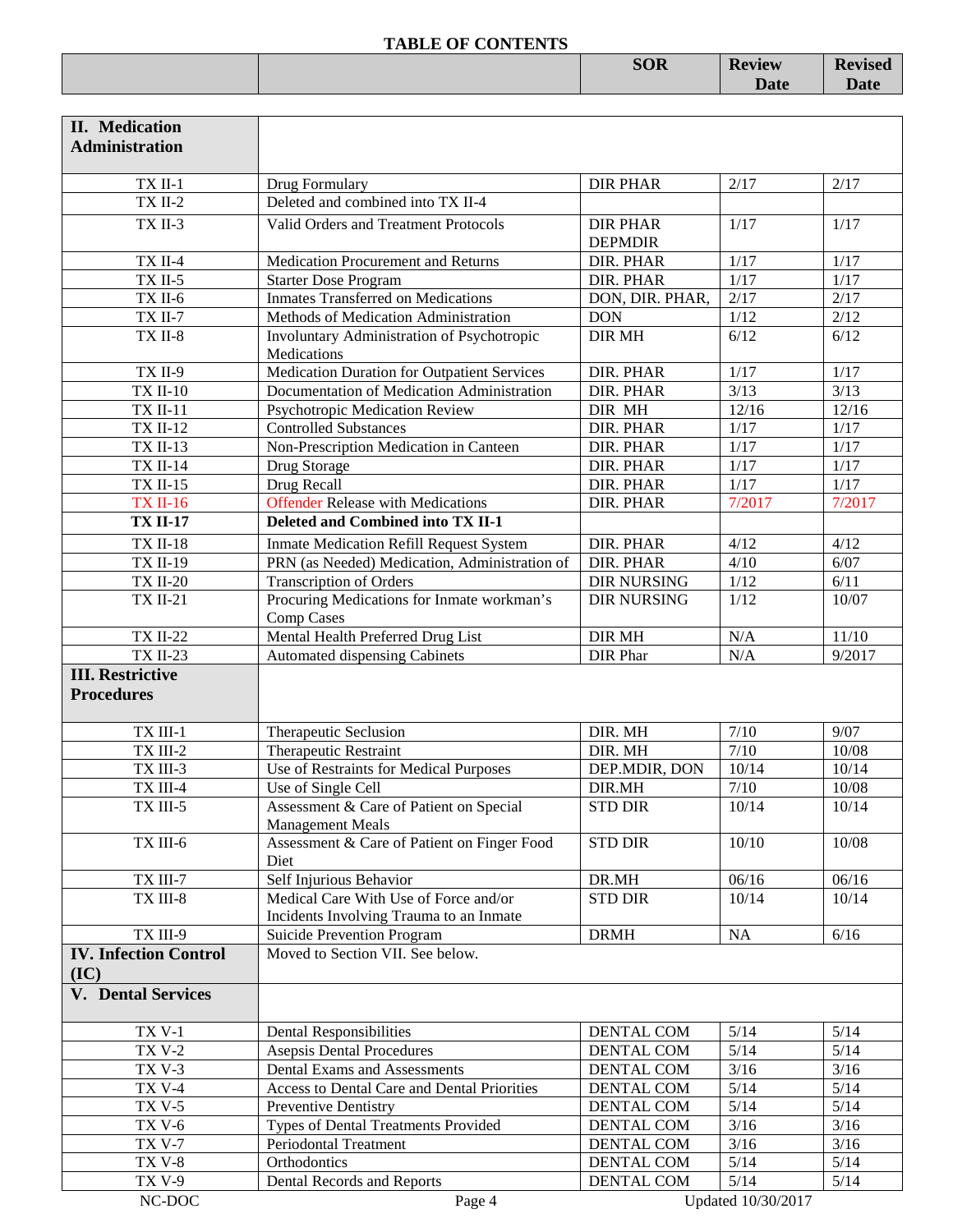|                                                  | <b>TABLE OF CONTENTS</b>                                                                  |                                                                     |               |                |
|--------------------------------------------------|-------------------------------------------------------------------------------------------|---------------------------------------------------------------------|---------------|----------------|
|                                                  |                                                                                           | <b>SOR</b>                                                          | <b>Review</b> | <b>Revised</b> |
|                                                  |                                                                                           |                                                                     | Date          | Date           |
|                                                  |                                                                                           |                                                                     |               |                |
| <b>TX V-10</b>                                   | Dental Hygiene Under Direction                                                            | DENTAL COM                                                          | 5/14          | 5/14           |
| <b>TX V-11</b>                                   | Dental Holds                                                                              | <b>DENTAL COM</b>                                                   | $3/16$        | 3/16           |
| <b>VI. Activities of Daily</b>                   |                                                                                           |                                                                     |               |                |
| Living                                           |                                                                                           |                                                                     |               |                |
|                                                  |                                                                                           |                                                                     |               |                |
| TX VI-1                                          | <b>Inmate Personal Hygiene</b>                                                            | INF CTRL COOR                                                       | 1/12          | 2/02           |
| TX VI-2                                          | Therapeutic Diets & Supplemental Nourishment                                              | DIR. FOOD SER                                                       | 8/10          | 8/09           |
| TX VI-3                                          | Refer to Policy N-5 Deleted                                                               |                                                                     |               |                |
| TX VI-4                                          | Grinding of Toe Nails & Calluses                                                          | DEP. MDIR                                                           | 11/10         | 2/02           |
| <b>VII. Disabilities</b>                         |                                                                                           |                                                                     |               |                |
|                                                  |                                                                                           |                                                                     |               |                |
| TX VII-1                                         | <b>Developmental Disabilities</b>                                                         | <b>SOCIAL WORK</b>                                                  | 8/10          | 8/07           |
| TX VII-2                                         | <b>Physical Disabilities</b>                                                              | <b>SOCIAL WORK</b>                                                  | 8/10          | 8/09           |
| TX VII-3                                         | Durable Medical Equipment (DME) and                                                       | DEP. MDIR                                                           | 10/14         | 10/14          |
|                                                  | Medical Appliances                                                                        |                                                                     |               |                |
| <b>CONTINUITY OF PATIENT CARE (CC)</b><br>$CC-1$ | Continuity of Care                                                                        | <b>SOCIAL WORK</b>                                                  | 4/14          | 4/14           |
| $CC-2$                                           | Hospitalization & In-patient Medical Services                                             | DEP. MDIR, UR,                                                      | 4/14          | 4/14           |
| $CC-3$                                           | Transfers, Appropriate Medical Placements &                                               | DON, DEP. MDIR                                                      | $5/14$        | 5/14           |
|                                                  | Medical Hold                                                                              | DIR POP MGMENT                                                      |               |                |
| $CC-4$                                           | <b>Pregnant Inmates</b>                                                                   | DEP. MDIR                                                           | 3/14          | 3/14           |
| $CC-5$                                           | Aged and Infirmed Inmates                                                                 | DIR. HS                                                             | 5/14          | $5/14$         |
| $CC-6$                                           | Mental Health Services - Case Finding &<br><b>Patient Flow</b>                            | <b>DIR MH</b>                                                       | 8/10          | 10/08          |
| $CC-7$                                           | Transfer Procedures for Referral to Mental<br>Health                                      | <b>DIR MH</b>                                                       | 8/10          | 10/08          |
| $CC-8$                                           | Aftercare for Planning for Inmates HS                                                     | SOCIAL WORK,<br>INF CTRL COOR,<br><b>DON DIR CASE</b><br><b>MGE</b> | 1/12          | 11/07          |
| $CC-9$                                           | Social History                                                                            | <b>SOCIAL WORK</b>                                                  | $5/10$        | $5/03$         |
| $CC-11$                                          | Extending the Limits of Confinement                                                       | DEP. MDIR                                                           | 4/10          | 9/07           |
| $CC-12$                                          | <b>Medical Release</b>                                                                    | Chief of HS                                                         | 12/14         | 12/14          |
| $CC-13$                                          | <b>Offender, Family Correspondence and Calls</b>                                          | Chief of HS                                                         | 3/14          | 3/14           |
| $CC-14$                                          | <b>Medicaid Application Process</b>                                                       | <b>SOCIAL WORK</b>                                                  | <b>NA</b>     | 12/12          |
| Nutrition (N)                                    |                                                                                           |                                                                     |               |                |
| $N-1$                                            | Therapeutic Diet Orientation                                                              | <b>DON</b>                                                          | 3/16          | 3/16           |
| $N-5$                                            | Management of Offenders Refusing to Eat                                                   | <b>CHIEF OF HS</b>                                                  | 10/14         | 10/14          |
| <b>Infection</b><br>Control (IC)                 |                                                                                           |                                                                     |               |                |
| $IC-1$                                           | Sterilization and Disinfection                                                            | <b>INF CTRL COOR</b>                                                | 1/16          | 1/16           |
| $IC-2$                                           | Sanitation of Medical Areas & Equipment                                                   | <b>INF CTRL COOR</b>                                                | 9/16          | 9/16           |
| $IC-3$                                           | Communicable Disease                                                                      | INF CTRL COOR                                                       | 1/16          | 1/16           |
| $IC-4$                                           | <b>Standard Precautions</b>                                                               | INF CTRL COM                                                        | 1/15          | 1/15           |
| $IC-5$                                           | Inmate Exposure to BBP                                                                    | INF CTRL COM                                                        | 9/16          | 9/16           |
| $IC-6$                                           | Tuberculosis Control Plan                                                                 | DEP. MDIR, INF<br><b>CTRL NRS</b>                                   | 9/16          | 9/16           |
| $IC-7$                                           | Management of HIV Infection/Acquired<br>Immune                                            | <b>INF CTRL COM</b>                                                 | 1/12          | 9/10           |
| $IC-8$                                           | Immunizations                                                                             | INF CTRL COM                                                        | $5/16$        | $5/16$         |
| $IC-10$                                          | BBP Exposure/Employees of other Agencies                                                  | INF CTRL COM                                                        | 9/16          | 9/16           |
| $IC-11$                                          | Employee Vaccinations and TB Screening                                                    | INF CTRL COM                                                        | 9/16          | 9/16           |
| $IC-12$                                          | Injuries to Staff and Occupational Exposure to<br>DPS Staff and Staff from other Agencies | INF CTRL COM                                                        | 1/16          | 1/16           |
| $IC-13$                                          | Treatment of injured or sick staff                                                        | Chief of HS                                                         | 9/16          | 9/16           |
| $IC-14$                                          | HC Worker's Infected with HIV and/or HBV                                                  | <b>INF CTRL COM</b>                                                 | 1/16          | 1/16           |